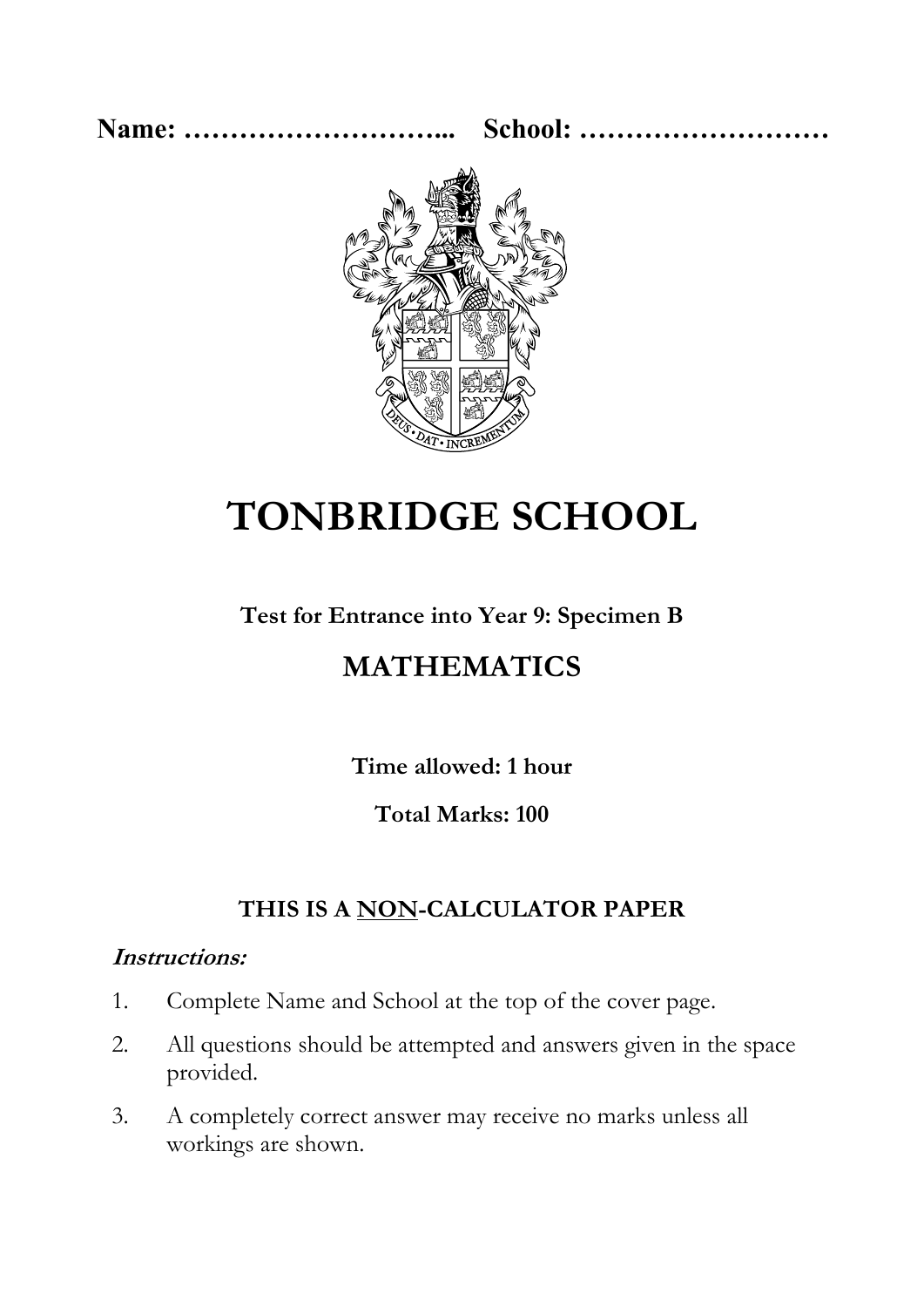1. (a) Write 45% as a fraction **in lowest terms**.

Answer: ………………………………. (2)

(b) Write  $\frac{5}{8}$  as a decimal.

Answer: ………………………………. (2)

(c) Calculate 30% of \$12.50.

Answer: \$…….…….…………………. (2)

(d) Calculate  $\frac{7}{15}$  of 4.5 metres.

Answer: ………………………………. (2)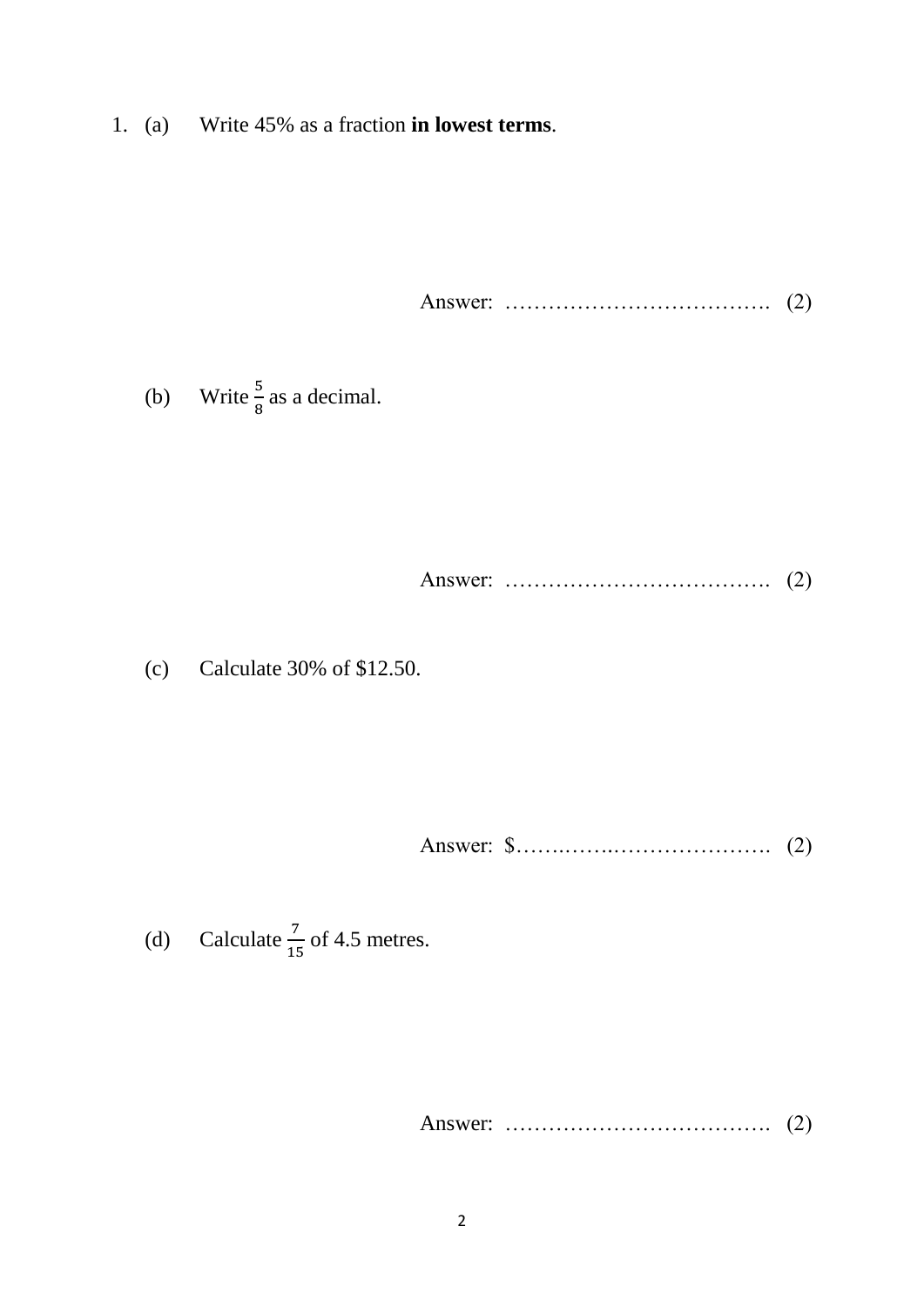2. (a) By **first writing each number correct to 1 significant figure**, estimate the answer to

$$
\frac{11.4 \times 194}{93.1}
$$

Answer: ………………………………. (3)

(b) Calculate  $2^3 \times \sqrt[3]{27}$ .

Answer: ………………………………. (2)

(c) Write 300 as a product of prime factors, **using indices**.

Answer: ………………………………. (3)

(d) What is the smallest integer by which 300 has to be multiplied by to produce a perfect square ?

Answer: ………………………………. (2)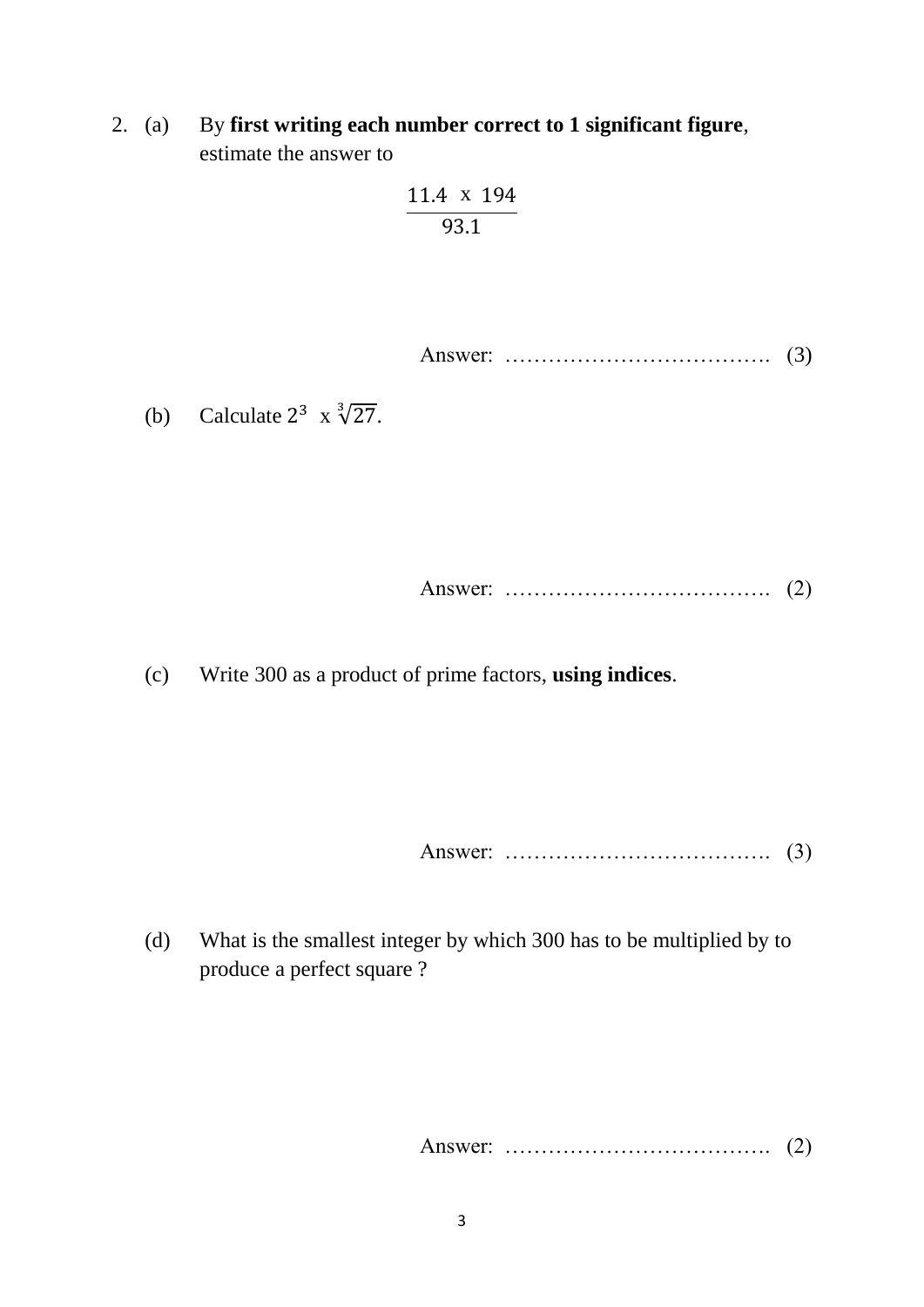3. (a) It takes 2 hour 27 minutes to travel from York to London by train. Christopher catches the 11.35 a.m. train from York.

At what time should Christopher arrive in London ?

Answer: ………………………p.m. (2)

(b) A race horse averages 2 miles every 5 minutes. How long will it take the horse to run 26 miles at this rate ?

Answer: …..…... h …..…….… min (2)

(c) How far does a car travel in 35 minutes at 30km/h ?

Answer: ………………………… km (2)

(d) Write 40km/h as a speed in metres per second.

Answer: ………………………. m/s (2)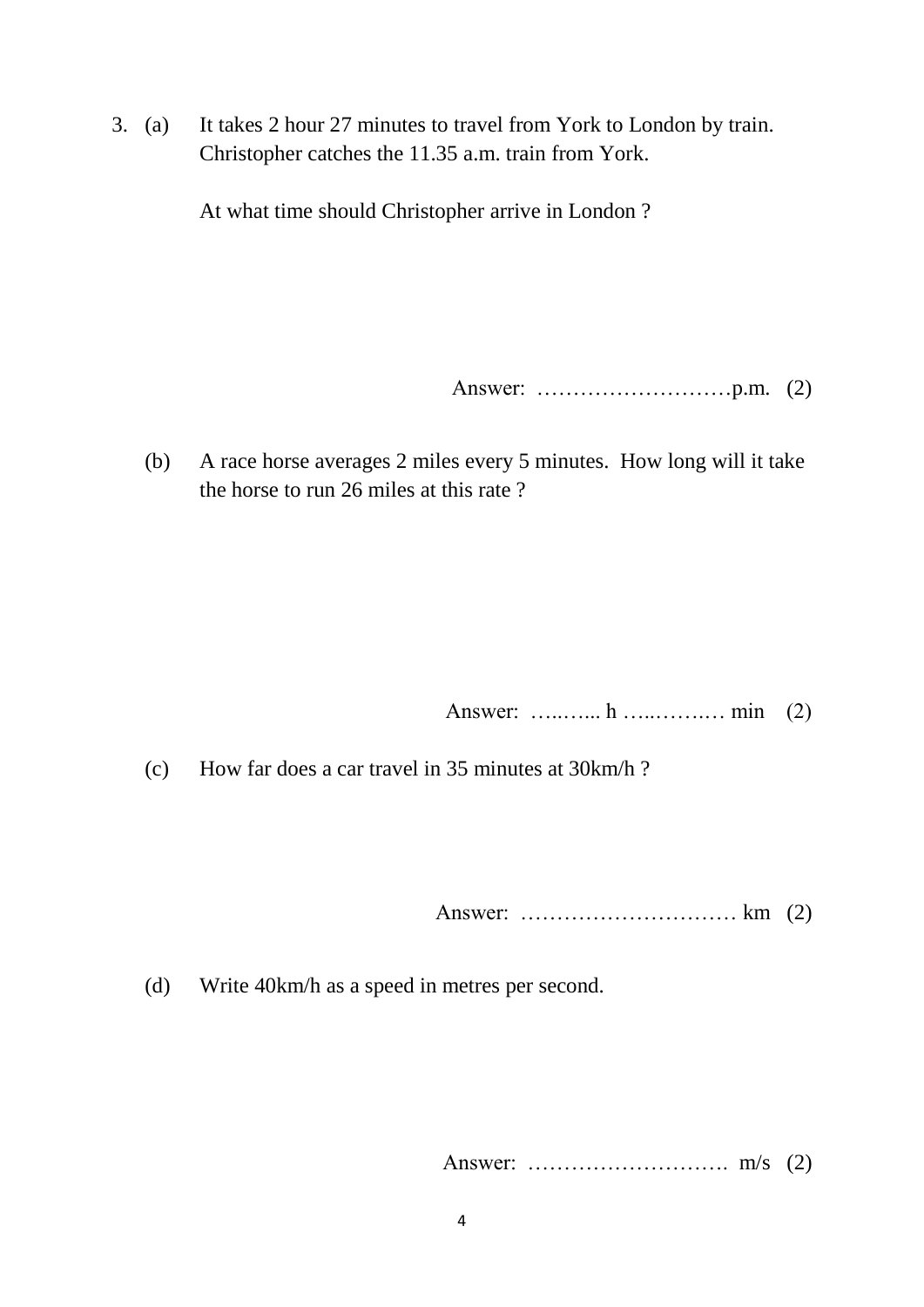- 4. Calculate
	- (a) the sum of 73.5 and 9.74

Answer: ………………………. (1)

(b) the difference between 84 and 7.7

Answer: ………………………. (1)

(c) the product of 4.3 and 7

Answer: ………………………. (1)

(d)  $24 \div 0.4$ 

Answer: ………………………. (2)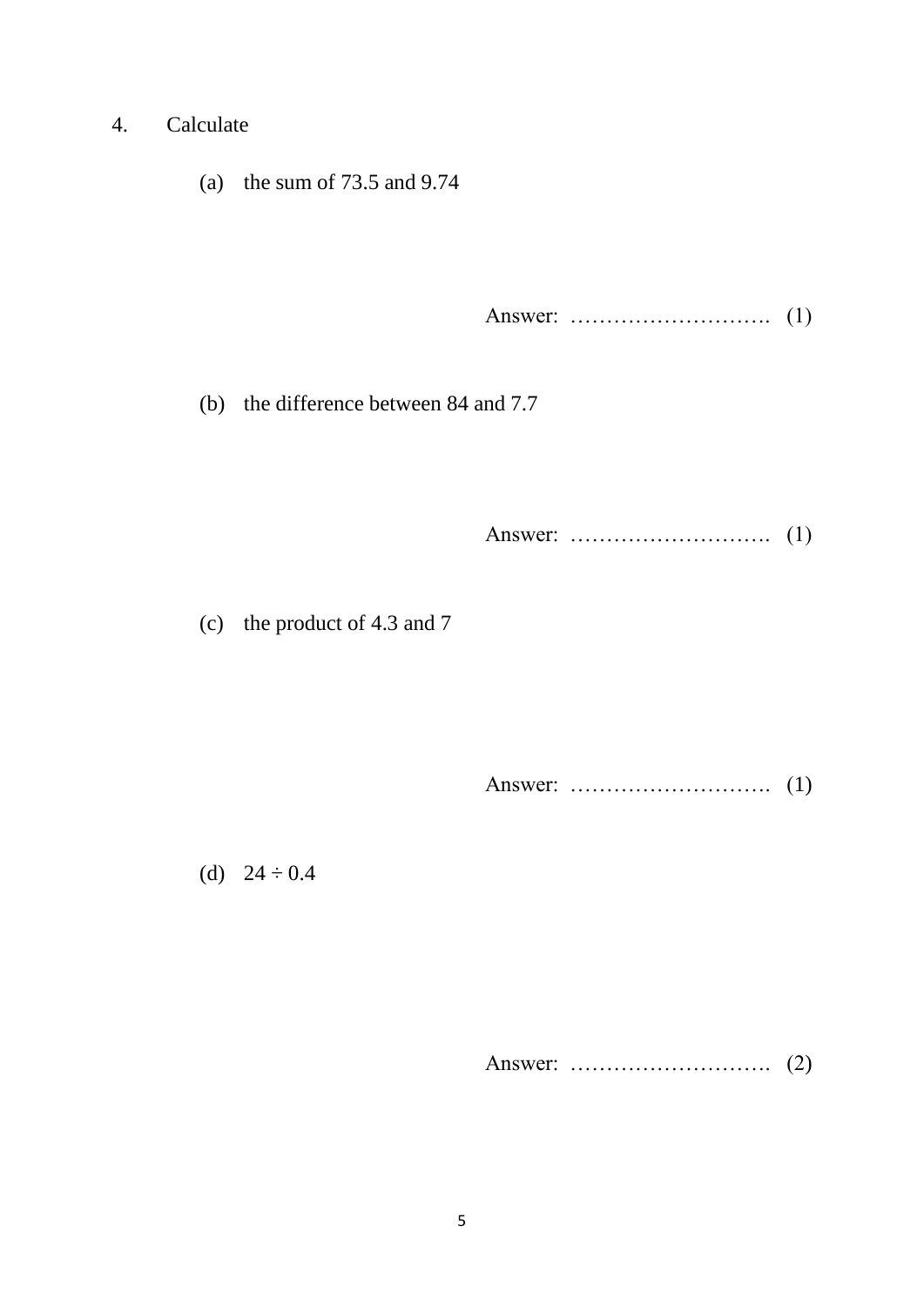- 5. (a) **Fully** simplify the following:
	- (i)  $2m + 3m$

Answer: ………………………. (1)

(ii)  $3y^3$  x  $3y^3$ 

Answer: ………………………. (2)

(iii) 
$$
\frac{9y^6}{3y^2}
$$

Answer: ………………………. (2)

(b) Multiply out the brackets **and fully simplify**

 $2(3p + 4q) - 6(p - 2q)$ 

Answer: ………………………. (3)

(c) Factorise **completely**

$$
9a^2+27a
$$

Answer: ………………………. (2)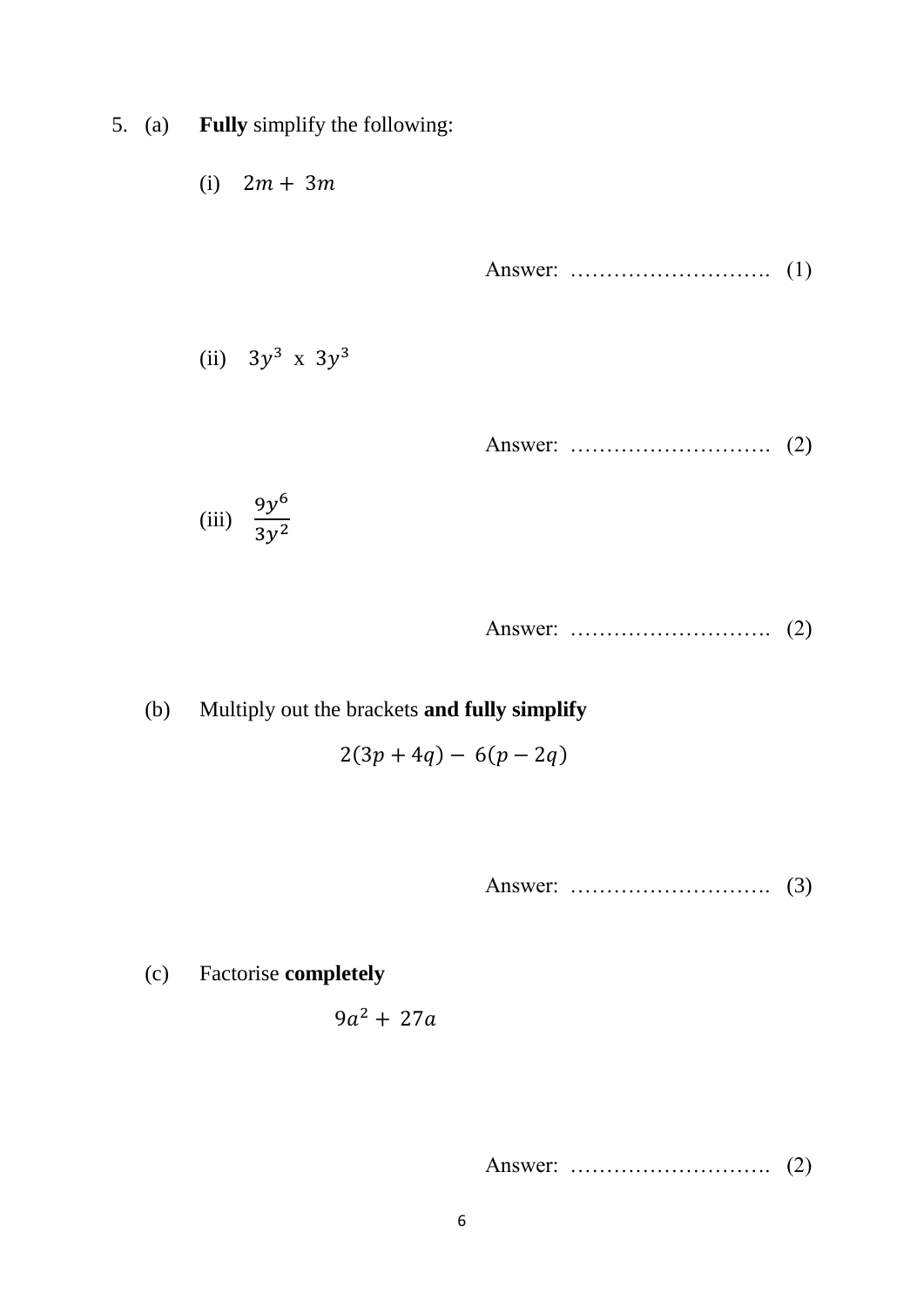6. (a) Solve the following:

(i) 
$$
5a - 3 = 21 - a
$$

Answer: 
$$
a =
$$

(ii) 
$$
\frac{1}{3}(b+1) = 10
$$

Answer: 
$$
b =
$$
................. (1)

(iii) 
$$
5c^2 = 45
$$

Answer: c = ……………………. (2)

(iv) 
$$
\frac{1}{2}(6d+2)-4=10
$$

Answer: 
$$
d =
$$
................. (3)

$$
(v) \quad \frac{10}{e} = 20
$$

Answer: 
$$
e =
$$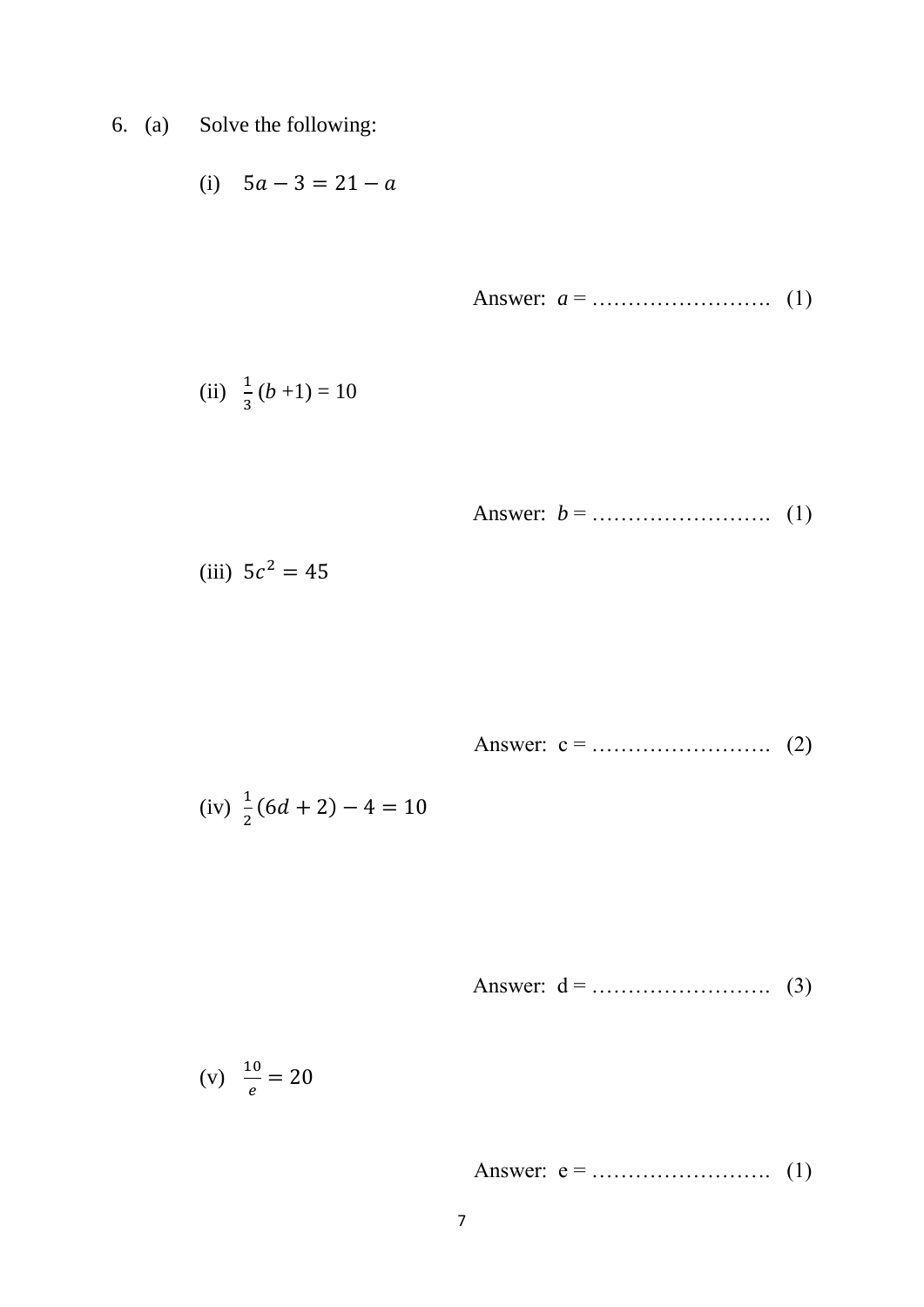(b) Solve these inequalities:

(i) 
$$
n + 2n > 9
$$

Answer: *…..*.…………………. (2)

(ii)  $2(n-3)$  ≤ 6

Answer: ………………………. (2)

7 (a) 60 sweets are to be divided between two people in the ratio of 5:7. How many sweets do each of the two people receive ?

Answers: …………… and …………. (2)

(b) When £143 is divided in the ratio 2:4:5, what is the difference between the largest share and the smallest share ?

Answer: ………………………. (3)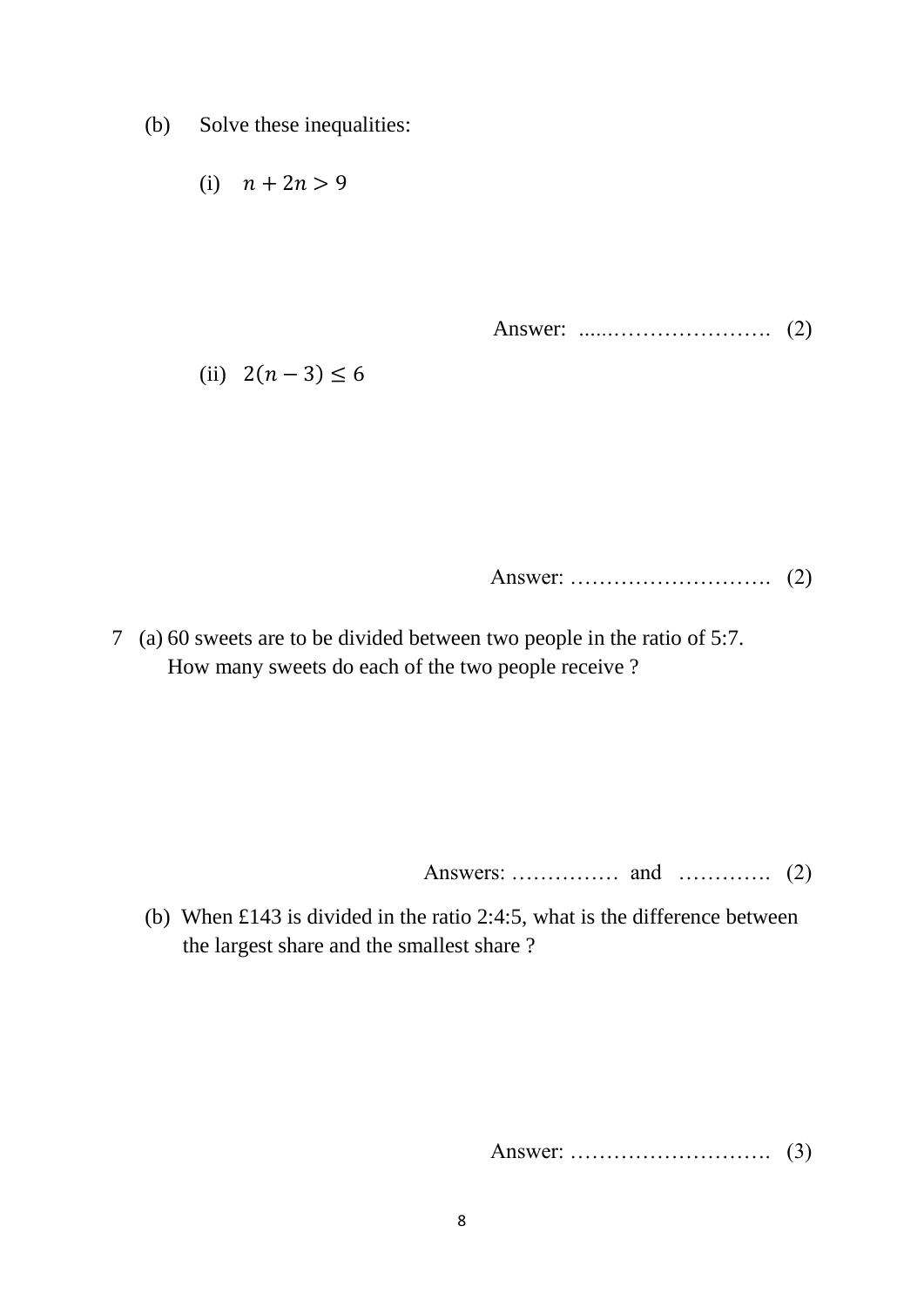8. Below is a picture of a regular octagon.



Calculate the size of the angles  $x$ ,  $y$  and  $z$ 

- Answers:  $x =$  ………….. (2)
	- $y =$  …… ……. (2)
	- $z =$  …… ……. (2)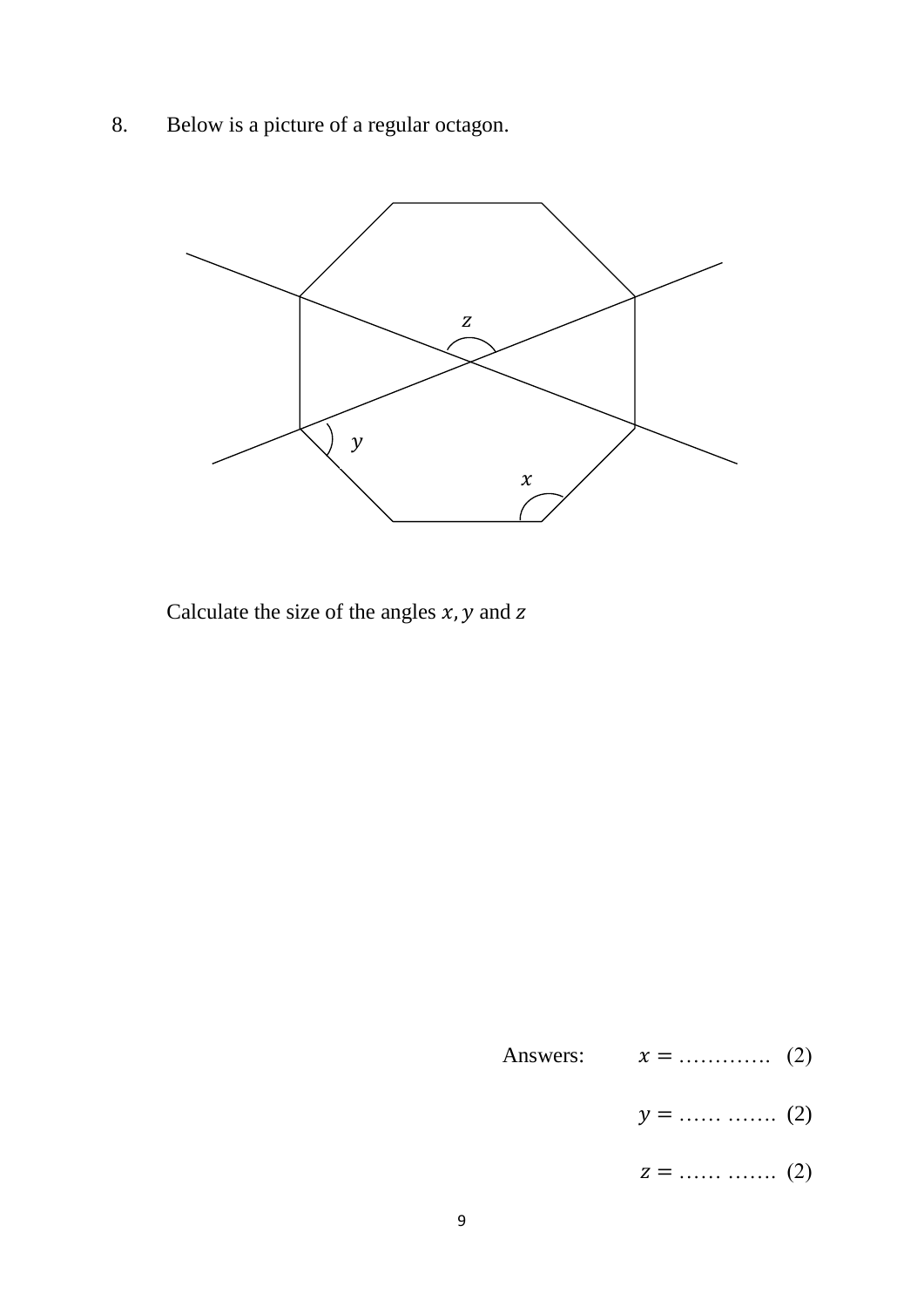9. Given that  $a = \frac{2}{5}$  $\frac{2}{5}$  and  $b = \frac{3}{4}$  $\frac{3}{4}$  and  $c = \frac{1}{3}$  $\frac{1}{3}$ , find the value of (a)  $a + b$ 

Answer: ………………………. (2)

$$
(b) \qquad \frac{12}{c}
$$

Answer: ………………………. (1)

(c)  $\frac{b}{c}$  $\mathcal{C}_{0}^{(n)}$ 

Answer: ………………………. (2)

 $(d)$  abc

Answer: ………………………. (2)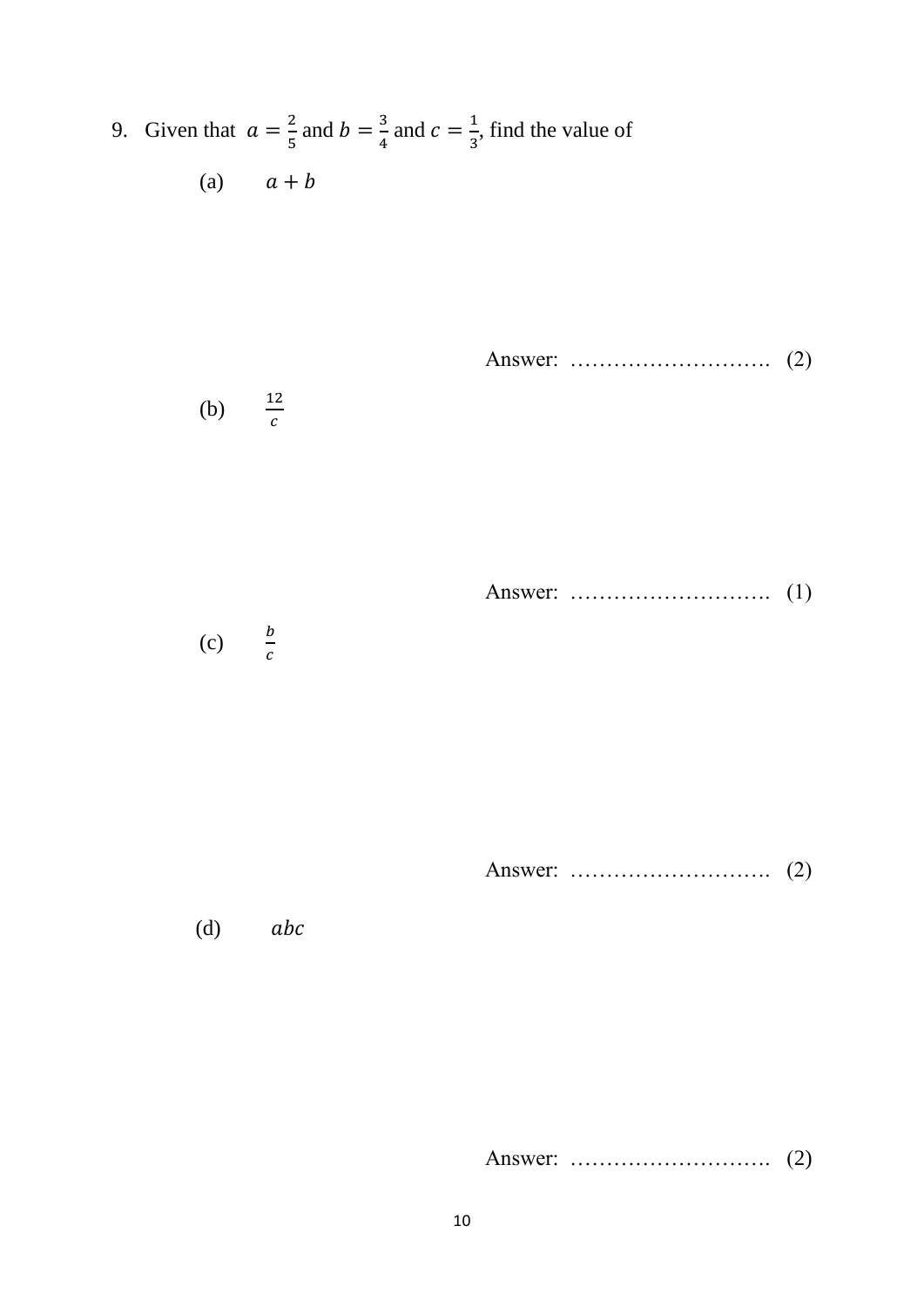10. In the desert, every soldier drinks  $\frac{3}{5}$  of a litre of water each day. An army patrol drinks 18 litres in a day How many soldiers are there in the patrol ?

Answer: ………………………. (2)

11. A fair, six-sided dice has faces numbered 1, 2, 3, 4, 5 and 6. When the dice is thrown, the number facing up is the score.

The dice is thrown once.

(a) What is the probability that the score is 1 or 2

Answer: ………………………. (1)

(b) If the dice was thrown 300 times, how many times would a score of 5 be expected?

Answer: ………………………. (1)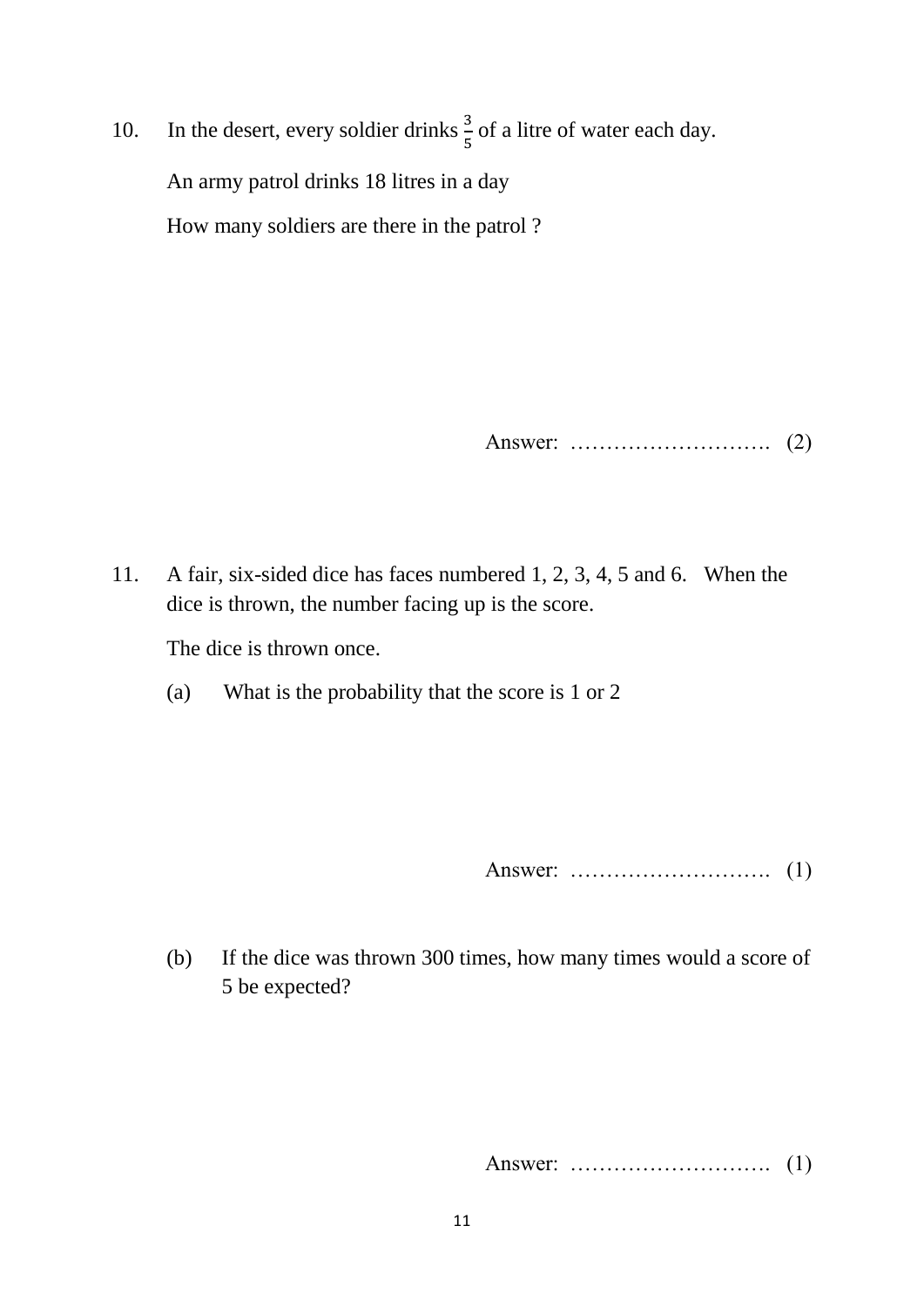12. **By first drawing a set of axes**, draw the line defined by the equation

 $y = 2x + 5$ 

showing the coordinates where the line intercepts the axes.

(3)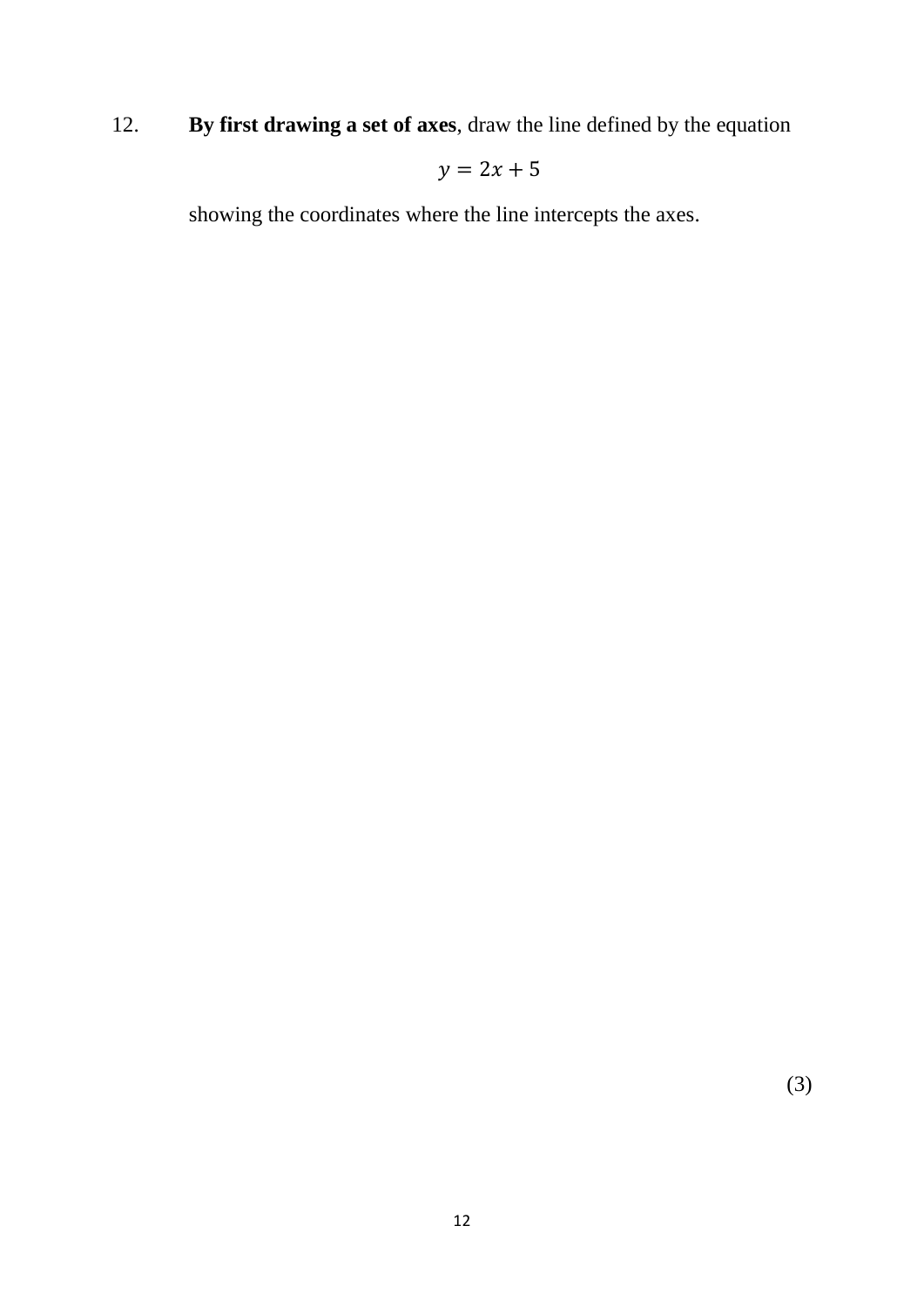13. The following graph is to be drawn

$$
y = 2x^2 - 3x
$$

- (2)  $x$  | -2 | -1 | 0 | 1 | 2 | 3  $x^2$  $2x^2$  $3x$  $y$  | 5 | | | | 9
- a) Complete the table

b) **By first drawing a set of axes**, then plotting appropriate points based on the information in the above table, draw the graph for the values  $-2 \le x \le 3$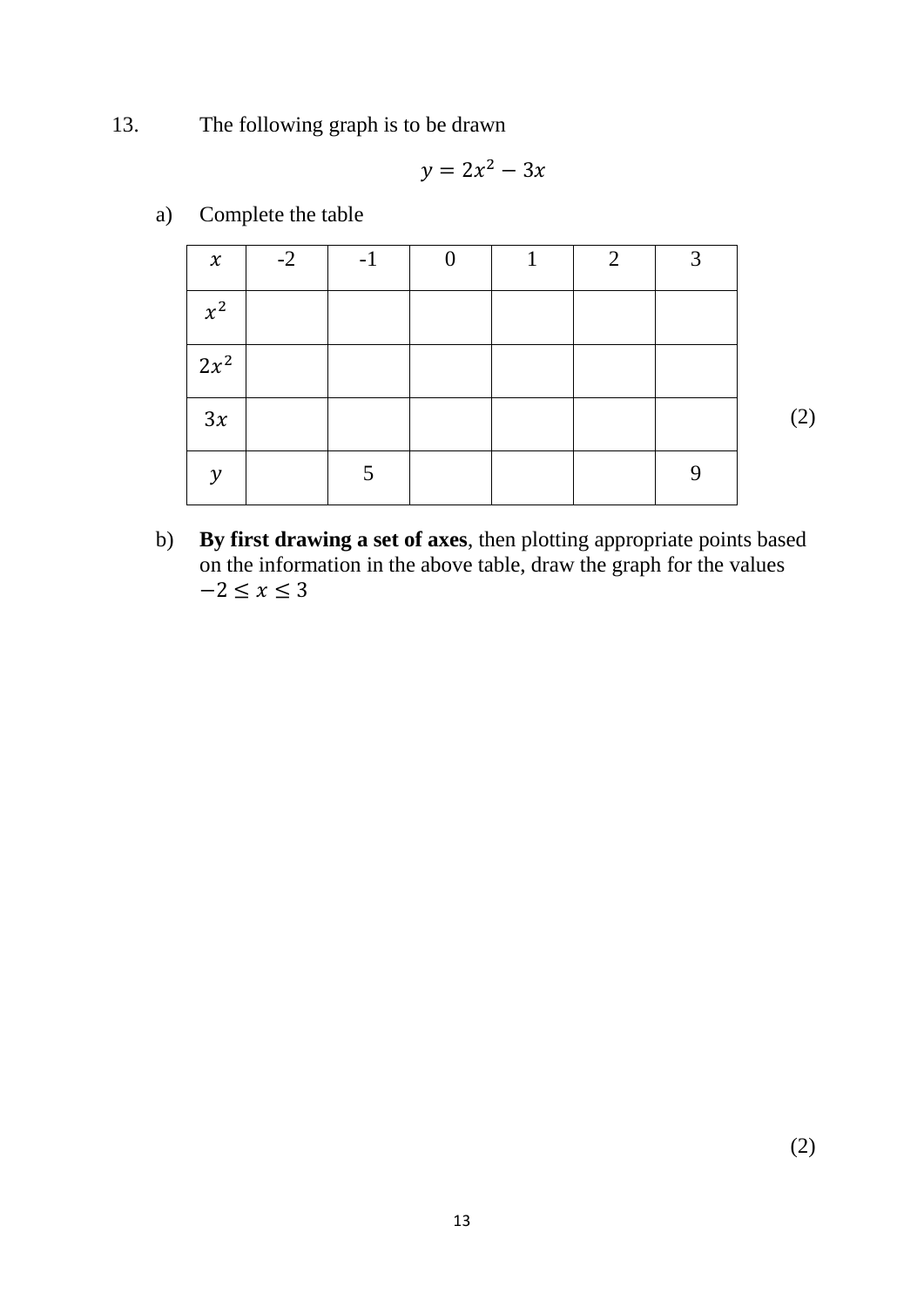14. The wage bill for five builders and six carpenters is £1,340, while the bill for eight builders and three carpenters is £1,220. What wage is paid to each builder?

Answer: ………..…………………. (4)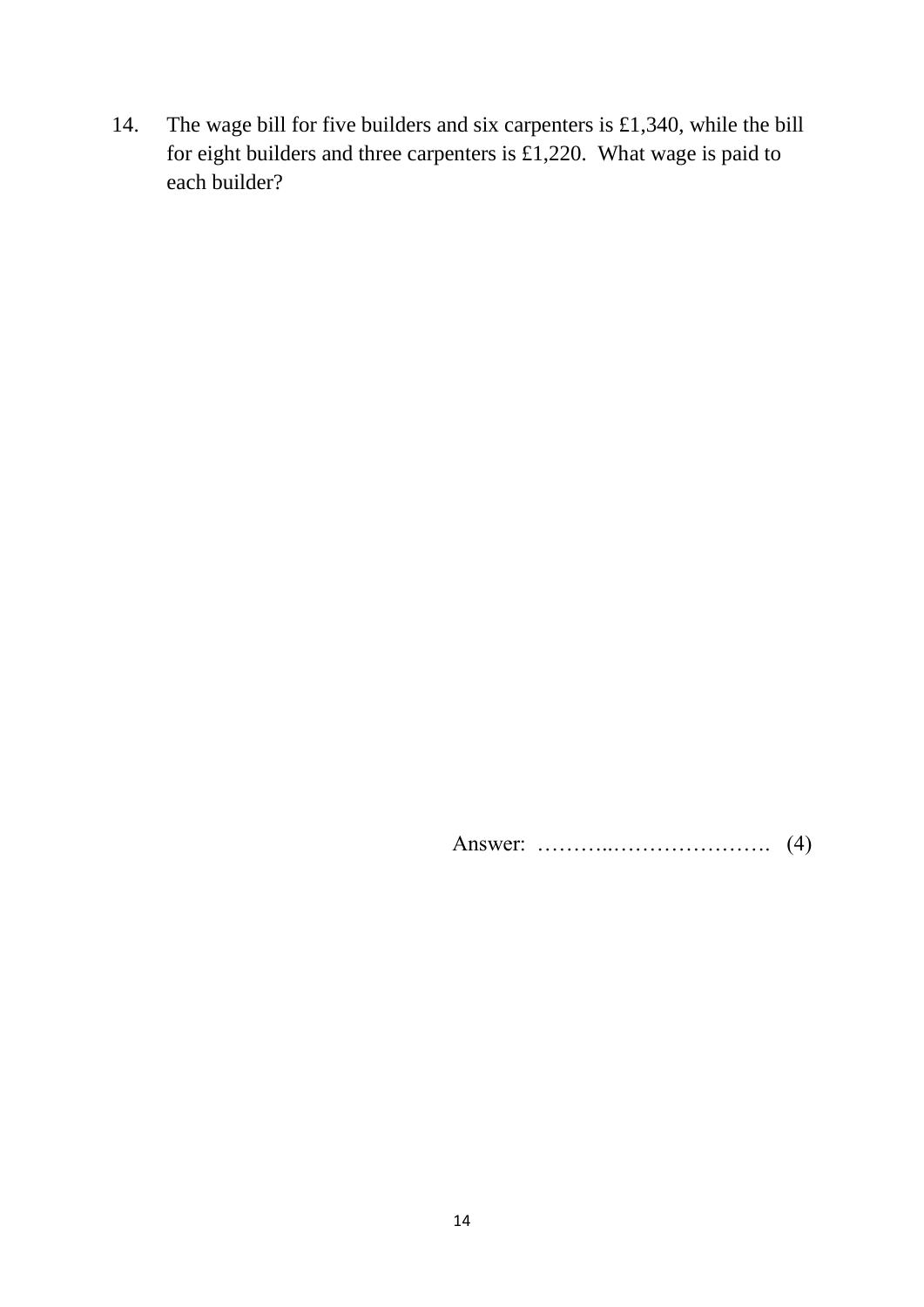15. A sequence begins: 5 8 11 14 …… ……. (a) Write down a formula for the  $nth$  term Answer: ………..…………………. (2) (b) Calculate the  $25<sup>th</sup>$  term Answer: ………..…………………. (1)

(c) Find the value of  $n$  when the  $n$ th term equals 146

Answer: ………..…………………. (2)

(d) Determine the value of the first term which is greater than 1000

Answer: ………..…………………. (2)